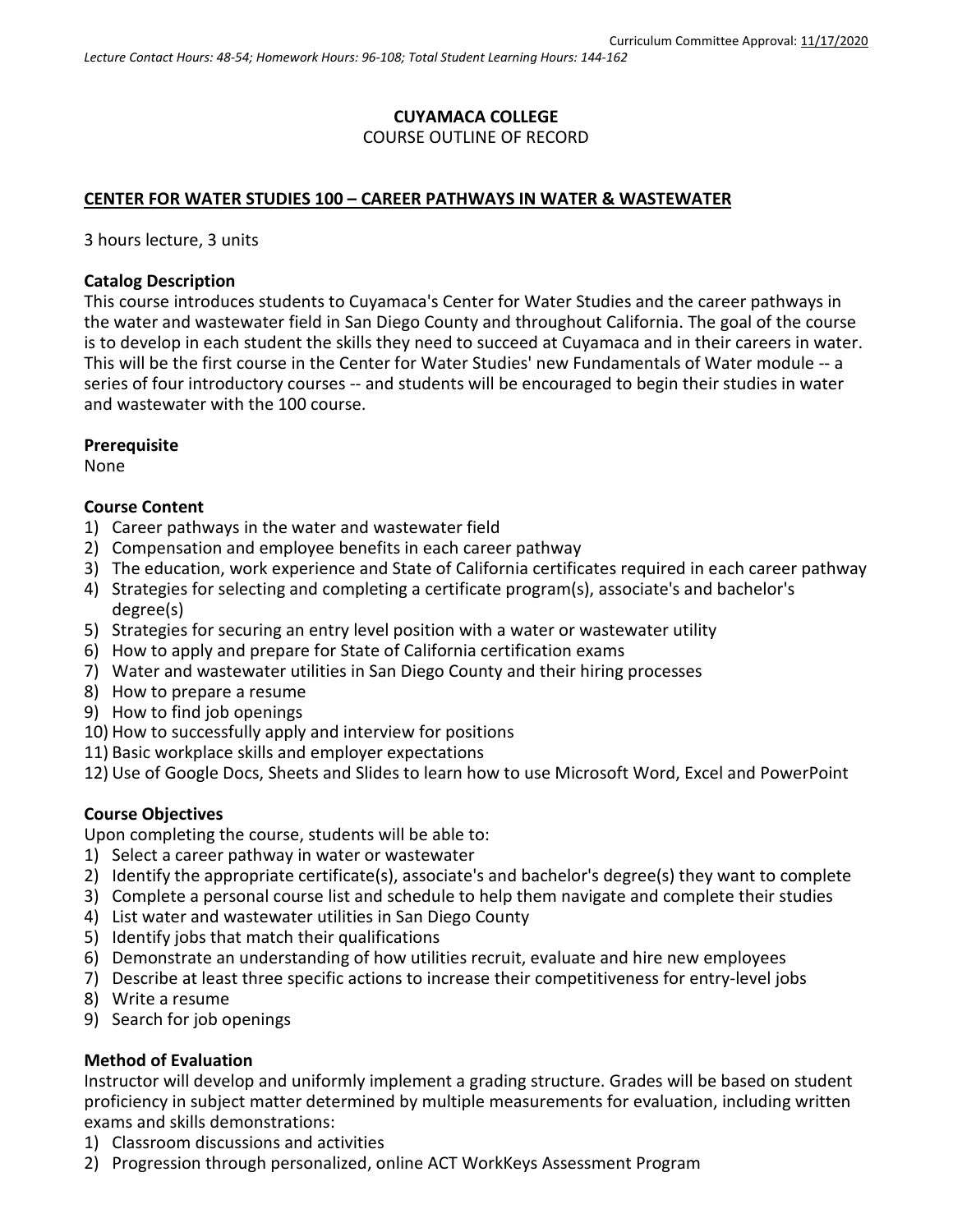- 3) Writing assignments
- 4) Quizzes and exams

## **Special Materials Required of Student**

No special materials are required of students.

### **Minimum Instructional Facilities**

- 1) Smart classroom with Wi-Fi internet connection
- 2) Computer lab with workstation and internet connection for each student (1-3 sessions)
- 3) Video cameras for interview training

## **Method of Instruction**

- 1) Lecture and class discussion
- 2) Group tasks and presentations
- 3) Mock job interviews
- 4) ACT WorkKeys Assessment Program (not in classroom)

## **Out-of-Class Assignments**

- 1) Reading assignments
- 2) Writing assignments
- 3) ACT WorkKeys Assessment Program

## **Texts and References**

- 1) Required (representative examples):
	- a. *San Diego County Middle-Skill Jobs Gaps and Opportunities* San Diego Workforce Partnership 2015.
	- b. *Water and Wastewater Industry Occupational Outlook* P. Jordan 2010. San Diego Workforce Partnership
	- c. *Water Industry Occupations in Southern California*. Environmental Scan Z. Lindstrom –2011. CCCCO Centers of Excellence
	- d. *Training the Next Generation of Water Industry Professionals* Skills Panel Report M. Uhrhammer – 2013. Cuyamaca College
- 2) Supplemental: Plus timely news coverage of this topic

# **Exit Skills**

Students having successfully completed this course exit with the following skills, competencies and/or knowledge:

- 1) Select a career pathway in water or wastewater
- 2) Identify the appropriate certificate(s), associate's and bachelor's degree(s) they want to complete
- 3) Complete a personal course list and schedule to help them navigate and complete their studies
- 4) Apply and prepare for a State of California certification exam
- 5) Open, create or edit, and save a document in Microsoft Word, Excel and PowerPoint
- 6) List water and wastewater utilities in San Diego County
- 7) Identify jobs that match their qualifications
- 8) List and locate the websites that list job openings in water and wastewater utilities
- 9) Write and format an effective resume for a job in water and wastewater utilities
- 10) Describe the application and hiring process in water and wastewater utilities
- 11) Complete and submit an online job application and resume
- 12) Understand the job interview process, common questions and how to answer them
- 13) Describe at least three specific actions to increase their competitiveness for entry-level jobs
- 14) Apply for and take the ACT National Career Readiness Certification (NCRC) Exam
- 15) Develop an action plan to alleviate weaknesses identified by the NCRC Exam